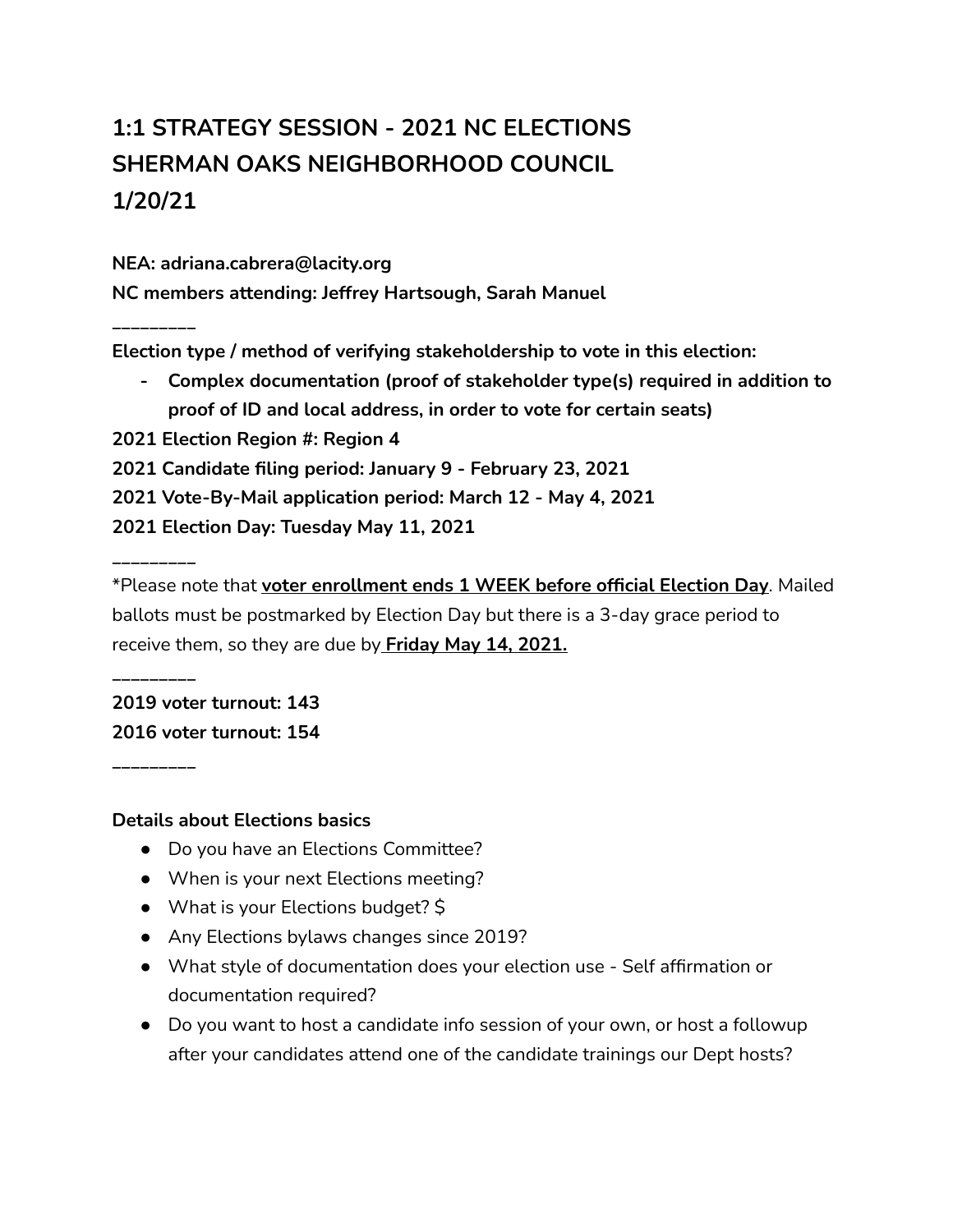- DONE-hosted general candidate info sessions for your Elections region will take place during first two weeks of December.
- What do you think regarding when new members should be seated?

## **Questions from NC: What do you most need support with this year's elections?**

- Paper Application : [https://clerk.lacity.org/sites/g/files/wph606/f/ENG\\_2021\\_NC\\_Candidate\\_Filing\\_A](https://clerk.lacity.org/sites/g/files/wph606/f/ENG_2021_NC_Candidate_Filing_Application_with_Board_Affirmation.pdf) [pplication\\_with\\_Board\\_Affirmation.pdf](https://clerk.lacity.org/sites/g/files/wph606/f/ENG_2021_NC_Candidate_Filing_Application_with_Board_Affirmation.pdf)
- <http://tiny.cc/2021NCElectionResources>
- Follow up with Clerk re: missing area 2 and 6 reps follow up with Joselin.alvarado@lacity.org
- Facebook posting updates, when allowed?
- Name of vendors Department will be working with. Any CBOs in sherman oaks?
- Feedback on success and efforts used in 2019.
- Can Canva templates be ungrouped?
- Menu of things for Department to provide: programs, lessons learned; want more detail about click rates and more data to target
- What is the deadline (time) for candidate filing?
- Want contact for candidate filing list from 2019?
- ENS subscription number

#### **What was the most effective thing you did to promote Elections in the past?**

- Greater visibility due to Zoom, greater engagement.
- Share screen at meeting, with election information

#### **What concerns do you have for doing candidate or voter outreach this year?**

 $\bullet$ 

#### **What languages do you need material in?**

● 2nd page of trifold need Spanish translation.

#### **Who do you have trouble reaching among your stakeholders?**

●